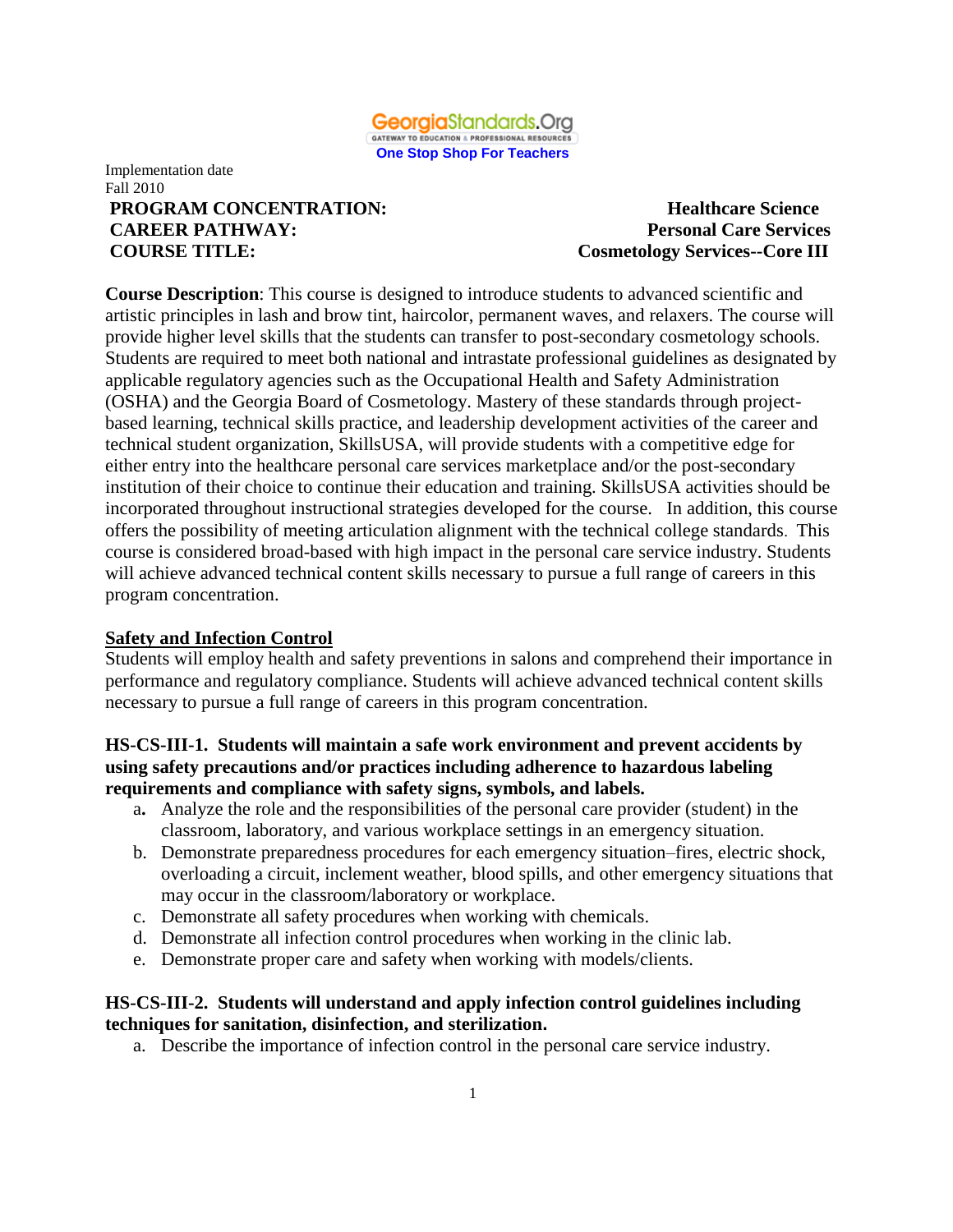

Implementation date

Fall 2010

- b. Discriminate between the risk and prevention of contamination in the personal care service.
- c. Demonstrate sanitizing, disinfecting, and sterilization techniques used in the personal care service industry.

#### **Academic Standard(s):**

#### **SCSh2 Students will use standard safety practices for all classroom laboratory and field investigations.**

- a. Follow correct procedures for use of scientific apparatus.
- b. Demonstrate appropriate techniques in all laboratory situations.
- c. Follow correct protocol for identifying and reporting safety problems and violations.

#### **Lash and Brow Tints**

Students will perform proper lash and brow tints using proper procedures and safety measures. Safety and infection control procedures will be followed.

#### **HS-CS-III-3. Students will to able to perform lash and brow tinting. Emphasis will be placed on safety and infection control procedures. Practical applications can be simulated or on a model/client.**

- a. Demonstrate proper lash tinting, using artificial lashes or a model/client.
- b. Demonstrate proper brow tinting using hair swatches or a model/client.
- c. Perform tinting procedures using safety and infection control procedures.

#### **Haircoloring**

Students will interpret the laws of color, level systems, natural levels, tones, hair structure, classifications of hair color, developers, lighteners, and hair color applications. Emphasis will be placed on the chemistry of color and how it relates to formulations. Students will learn color formulations for semi-permanent, demi-permanent, permanent, high-lift blondes, lighteners, gray coverage and color corrections. This course will provide the students with basic and advanced haircolor techniques to include foiling highlights and lowlights, slicing, and balayage. The students will learn color corrections including pre-softening, fillers, and soap caps. Record and release forms will be derived from hair analysis.

#### **HS-CS-III-4. Students will illustrate their understanding of color theory including, law of color, primary, secondary, tertiary, complementary colors, natural levels, and contributing pigment levels by creating different haircolor activities. Predisposition and strand tests will be included in the haircolor services.**

- a. Demonstrate safety and infection control procedures when working with all chemical services.
- b. Record client record and release cards to reflect hair analysis and service results.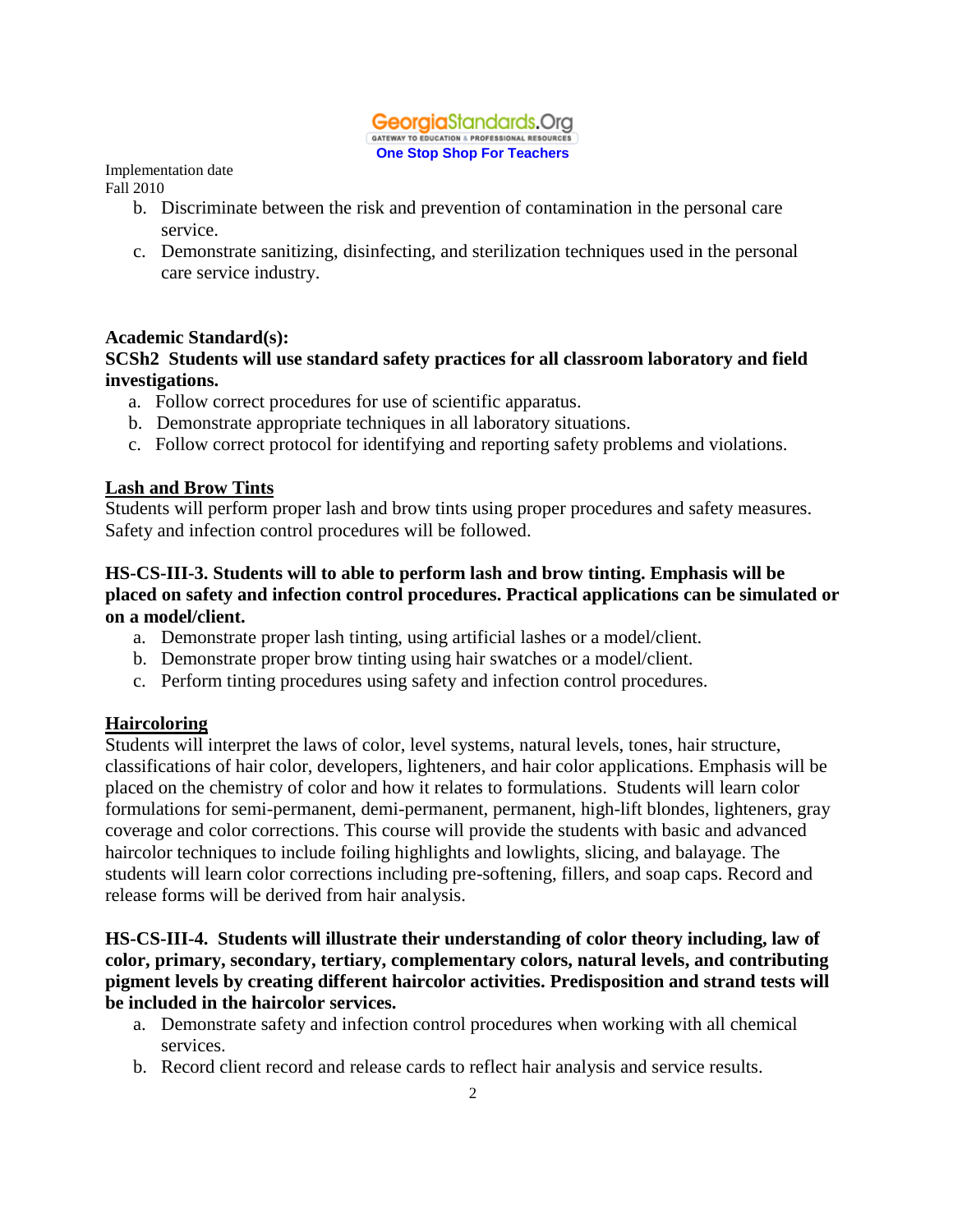

Implementation date

Fall 2010

- c. List the principals of primary, secondary, and tertiary colors.
- d. Explain complementary colors and their use in color formulations.
- e. Explain the level system used in haircoloring.
- f. Demonstrate understanding of underlying pigment and how it affects the outcome of color
- g. Demonstrate a working knowledge of color theory, including the law of color, with either hair swatches, mannequins, or clients.
- h. Demonstrate understanding of complementary colors.
- i. Diagram natural and contributing pigment levels used in haircoloring.
- j. Demonstrate and differentiate between the predisposition test and the strand test

#### **Academic Standard(s):**

**SCSh4 Students will use tools and instruments for observing, measuring, and manipulating scientific equipment and materials.**

a. Develop and use systematic procedures for recording and organizing information.

## **HS-CS-III-5. Students will demonstrate a proper haircolor consultation and color formulations. Students will conduct hair analysis and evaluate the results in order to recommend a professional haircolor service. Students will recommend a professional haircolor using proper color formulations from their analysis.**

- a. Demonstrate a proper hair color analysis by evaluating the client's hair texture, density, porosity, and general hair condition.
- b. Determine client's natural hair level, existing hair color, tone, and desired hair color.
- c. Create color formulations for temporary, semi-permanent, and demi-permanent haircolor using proper hair analysis and desired hair color and tone.

# **Academic Standard(s):**

#### **ELA9RC4 The student establishes a context for information acquired by reading across subject areas. The student:**

a. Explores life experiences related to subject area content.

## **HS-CS-III-6. Students will distinguish between different haircolor developers and levels of lift in haircolor. The chemistry of color and how it relates to formulations as well as the end result. Students will create special effect haircoloring formulations using permanent hair color and high-lift blondes and toning.**

- a. Describe hair color developers, stating the difference in each and determine the predicted level or levels of lift in the hair (10, 20, 30 and 40 volume developers).
- b. Explain how the chemistry of color works and affects different types of hair color.
- c. Compute different formulations for permanent hair color and high lift blondes utilizing natural levels, existing levels, and contributing pigment levels.
- d. Create advanced haircolor formulations, using either hair swathes, mannequins, and/or clients.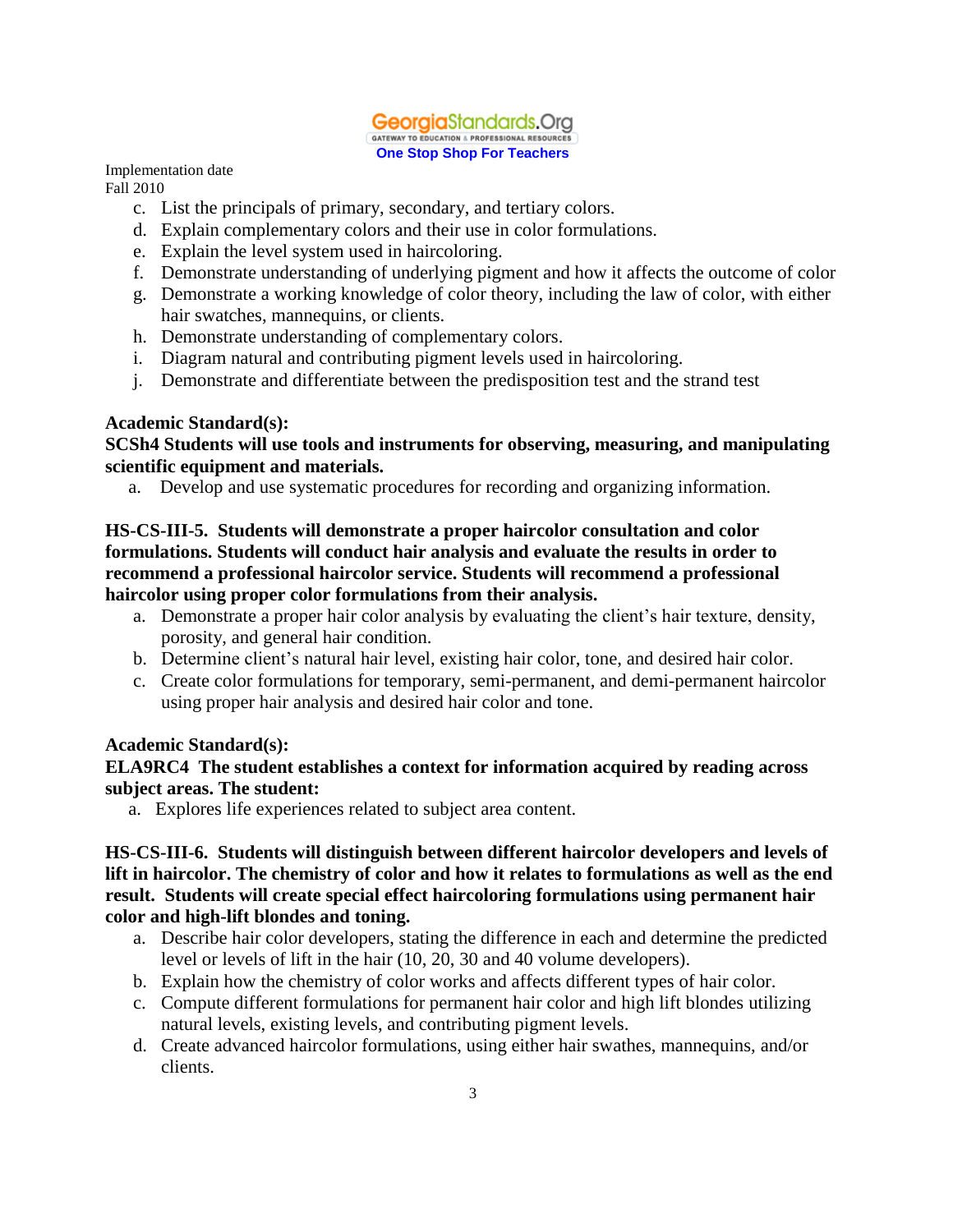

Implementation date

- Fall 2010
	- e. Predict need of using complementary colors to tone unwanted contributing pigment levels.
	- f. Judge hair color results for different formulations and determine if desired haircolor results are achieved.
	- g. Devise alternative color formulations for any undesired results.

# **HS-CS-III-7. Students will create advanced haircolor formulations and applications for lighteners and gray coverage. Application techniques will include foiling, using both high and low lights, caps, slicing and balayage.**

- a. Illustrate different haircolors on swatches, mannequins, and/or clients using various techniques for lightening and gray coverage.
- b. Demonstrate foiling techniques using either high or low lights.
- c. Devise different haircolor formulations for gray coverage.
- d. Construct different slicing patterns on a mannequin and/or client by using cholesterol or haircolor.
- e. Demonstrate the proper techniques for using the cap method for haircoloring.
- f. Demonstrate the proper balayage techniques.

#### **HS-CS-III-8. Students will determine when to use the recommended techniques and formulations for corrective haircolor. Students will examine the importance of presoftening, fillers, tint removal, tint back, and soap caps, including proper applications.**

- a. Discriminate between the different color corrective applications and services and determine when each is recommended.
- b. Demonstrate the proper techniques for pre-softening resistant gray hair.
- c. Describe the advantages of using a color filler for equalizing porosity and unpigmented hair.
- d. Distinguish the difference between tint removal and tint back.
- e. Demonstrate proper application of a soap cap.

# **Academic Standard(s):**

# **ELABLRC2 The student participates in discussions related to curricular learning in all subject areas. The student:**

- a. Identifies messages and themes from books in all subject areas.
- c. Relates messages and themes from one subject area to those in another area.

# **Intermediate Chemical Texturing**

Students will describe the scientific process of the physical and chemical reactions of permanent waves. Students will evaluate the role of hair structure, including amino acids, peptide bonds, end bonds, side bonds, hydrogen, salt bonds, disulfide bonds and determine how these bonds are affected during permanent waving. Students will compare and contrast the difference between acid and alkaline perms including waving lotion, neutralizer, and the role of each. Client consultations will include chemical service history, texture, density, porosity and elasticity and direction of hair growth, and correct perm selection. Students will demonstrate different methods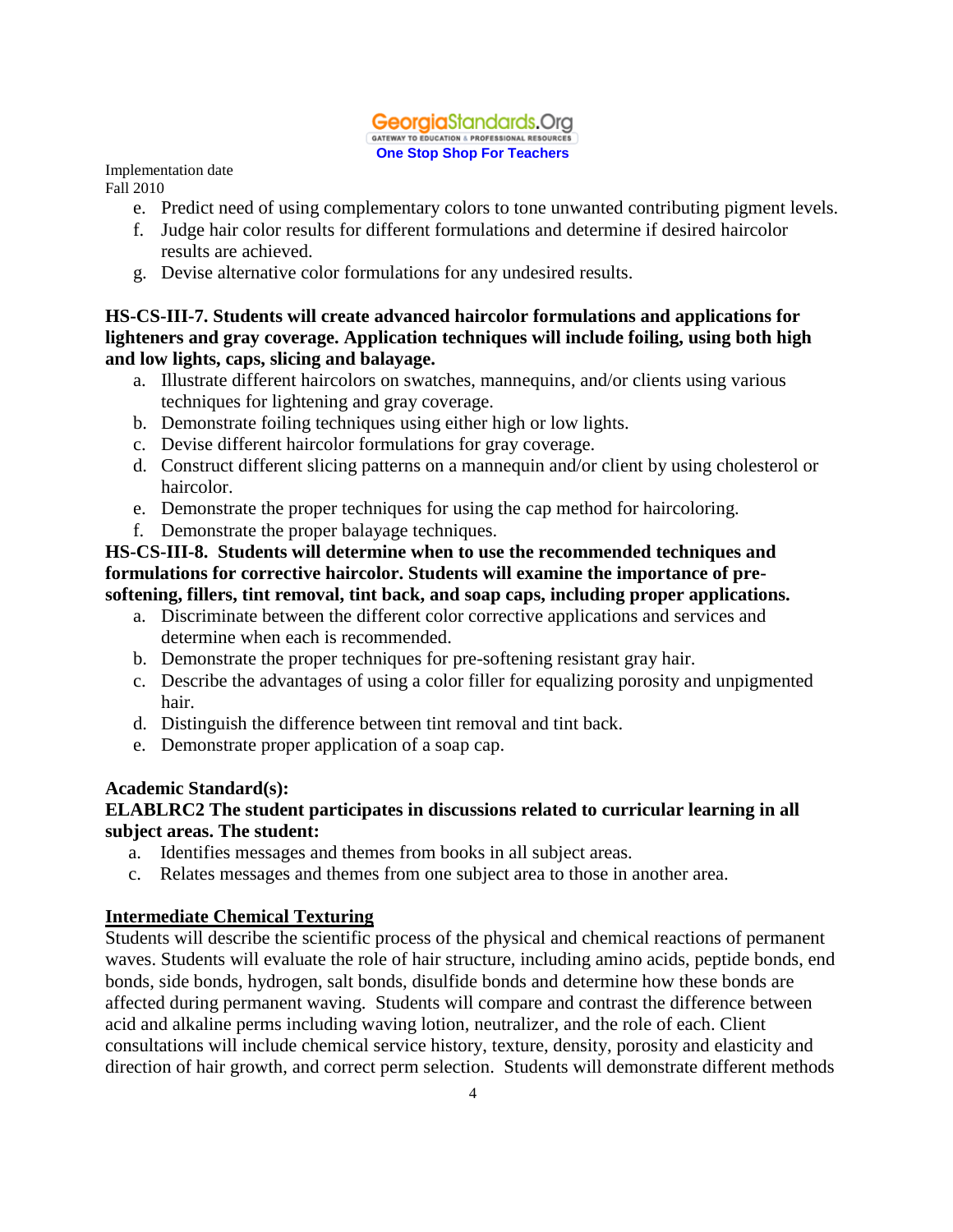

of base control and define their end results. Various perm wrap techniques will be demonstrated, including basic perm wrap, curvature, bricklay, and spiral. Timing of perm applications will be assessed. Precautions and special problems in a permanent waving will be critiqued. Safety precautions for permanent and Hazardous Duty Standards Act compliance will be addressed in this unit.

# **HH-CS-III-9. Students will evaluate the physical and chemical reactions of permanent waves and how the hair is altered in a permanent wave service.**

- a. Synthesize the different chemical bonds that form the polypeptide chains and determine how they are reformed by chemical reactions of a permanent wave.
- b. Justify concerns with weakening the peptide bonds during a chemical service.
- c. Define the following and their role in permanent waving: peptide bonds, end bonds, side bonds, hydrogen, salt, and disulfide bonds.
- d. Describe how chemicals in the permanent wave process produce a chemical change in the hair structure.

# **Academic Standard(s):**

- **SC1 Students will analyze the nature of matter and its classifications.**
	- b. Identify substances based on chemical and physical properties.
- **SC3 Students will use the modern atomic theory to explain the characteristics of atoms.**
	- c. Explain the relationship of the proton number to the element's identity.
	- e. Compare and contrast types of chemical bonds (i.e., ionic, covalent).

# **SC5 Students will understand that the rate at which a chemical reaction occurs can be affected by changing concentration, temperature, or pressure and the addition of a catalyst.**

- a. Demonstrate the effects of changing concentration, temperature, and pressure on chemical reactions.
- b. Investigate the effects of a catalyst on chemical reactions and apply it to everyday examples.

# **HS-CS-III-10. Students will compare and contrast the different types of permanent waves, ingredients, process, recommended hair types, advantages and disadvantages of each perm.**

- a. Explain the difference between acid and alkaline perms, including the pH., chemical process, advantages, and disadvantages.
- b. Describe the chemical reactions of the waving lotion and the neutralizer.
- c. Compare the chemical reaction of glyceryl monothioglycolate in acid perms and ammonium thioglycolate in alkaline perms, and determine the hair type that works best with each product.
- d. Compare and contrast the difference between exothermic and endothermic waves along with the chemical reaction on the hair.
- e. Evaluate important factors to consider when selecting the correct type of perm for a client.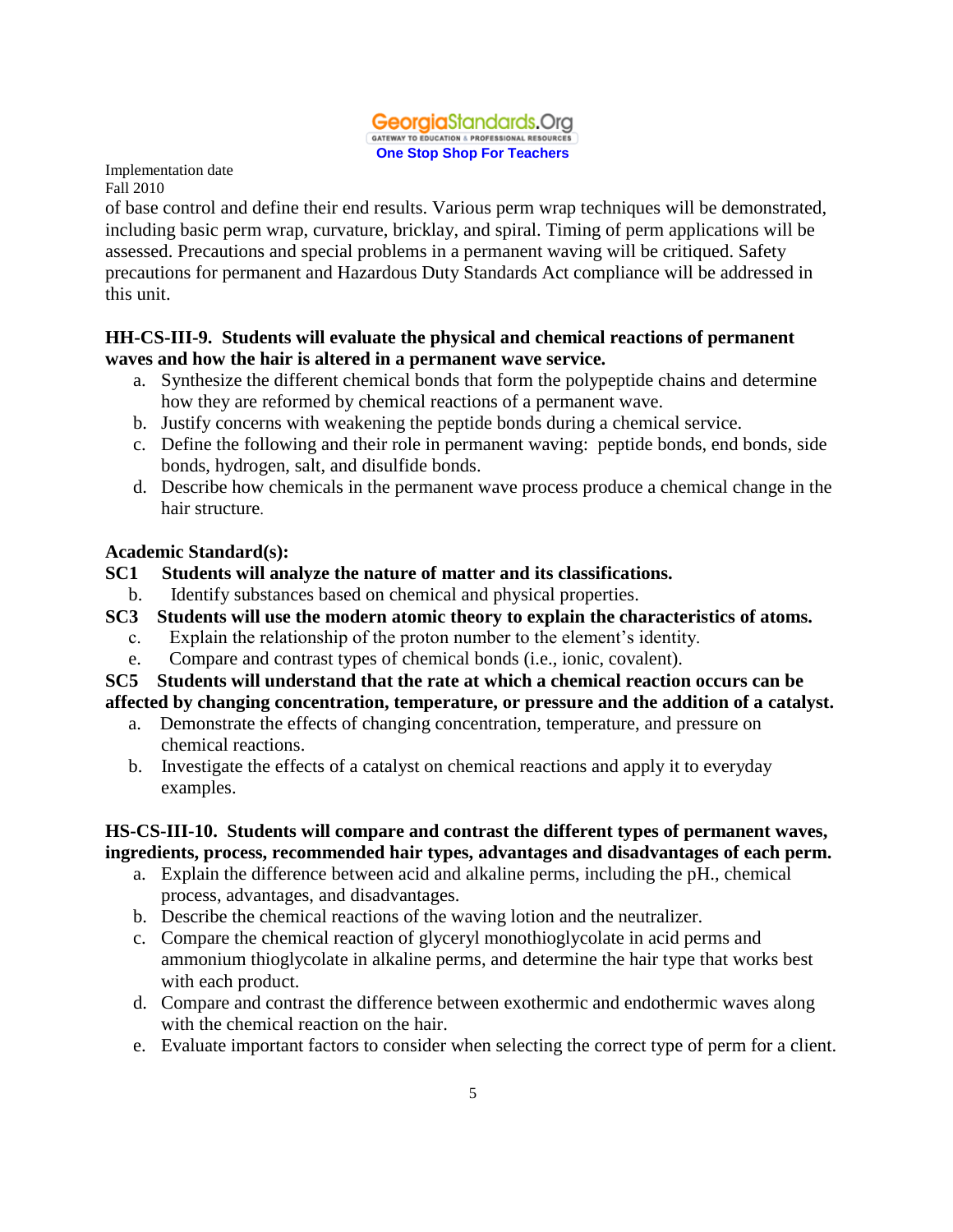

#### **Academic Standard(s):**

#### **SC7 Students will characterize the properties that describe solutions and the nature of acids and bases.**

- a. Explain the process of dissolving in terms of solute/solvent interactions:
	- \* Observe factors that affect the rate at which a solute dissolves in a specific solvent
- b. Compare, contrast, and evaluate the nature of acids and bases:
	- \* Strong vs. weak acids/bases in terms of percent dissociation
	- \* pH
	- \* Acid-Base neutralization

#### **HS-CS-III-11. Students will be able to demonstrate a professional client consultation for a permanent wave service.**

- a. Perform client consultations for a chemical permanent wave using a Client Record Card.
- b. Evaluate the client's hair condition, including texture, density, porosity, elasticity, hair growth direction and overall general hair condition. Include client chemical history.
- c. Determine correct type of perm according to findings of the client's hair analysis.

#### **Academic Standards (s):**

#### **SCSh3 Students will identify and investigate problems scientifically.**

- a. Suggest reasonable hypotheses for identified problems.
- b. Develop procedures for solving scientific problems.
- c. Collect, organize and record appropriate data.
- e. Develop reasonable conclusions based on data collected.
- f. Evaluate whether conclusions are reasonable by reviewing the process and checking against other available information.

**HS-CS-III-12. Students will be able to discriminate between different perm tools for various perm wraps according to the desired results. Students will compare and contrast perm tools and their results**. **Various end wraps will be used. Different base controls and how they relate to the final curl results will be emphasized**. **Students will use all safety and infection control procedures in the clinic/lab.**

- a. Differentiate between straight and concave perm tools.
- b. Illustrate the proper use of double, bookend, and cushion wrap.
- c. Demonstrate on-base, half-off base and off-base placement using various perm tools.
- d. Design various perm patterns including basic perm wrap, bricklay, curvature, and spiral.
- e. Record perm wrapping time to show an increase in speed.
- f. Demonstrate safety and infection control when working in the lab/clinic.

#### **Academic Standard(s):**

**SCSh8 Students will understand important features of the process of scientific inquiry. Students will apply the following to inquiry learning practices:**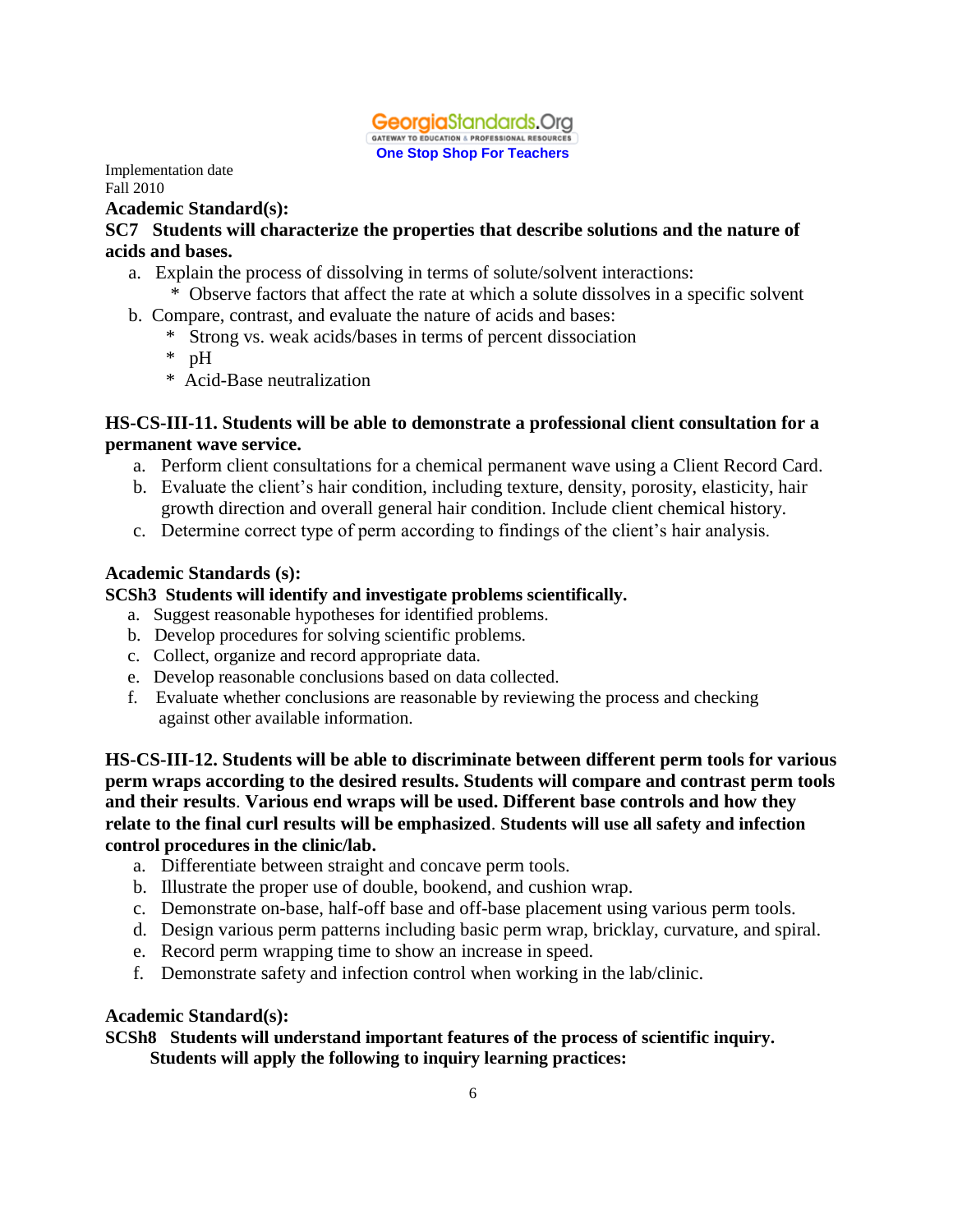#### **Georgia**Standards.Org GATEWAY TO EDUCATION & PROFESSIONAL RESOURCES **One Stop Shop For Teachers**

## Implementation date

Fall 2010

- a. Scientific investigators control the conditions of their experiments in order to produce valuable data.
- b. Scientific researchers are expected to critically assess the quality of data including possible sources of bias in their investigation's hypotheses, observations, data analyses, and interpretations.

#### **SCSh2 Students will use standard safety practices for all classroom laboratory and field investigations.**

- a. Follow correct procedures when using scientific apparatus.
- b. Demonstrate appropriate techniques in all laboratory situations.
- c. Follow correct protocol for identifying and reporting safety problems and violations.

#### **HS-CS-III-13. Students will evaluate various perm problems, their causes, and methods of correction.**

- a. Evaluate different reasons for over-processed and under-processed hair and methods to avoid.
- b. Describe metallic perms and their importance in identification when perming.
- c. Determine different alternatives in correcting problems in perms.

#### **Chemical Hair Relaxing**

Students will perform proper hair relaxers on mannequins or clients. Students will evaluate the role of the hair structure including

# **Academic Standard(s):**

# **SCSh3 Students will identify and investigate problems scientifically.**

- a. Suggest reasonable hypotheses for identified problems.
- b. Develop procedures for solving scientific problems.
- c. Collect, organize, and record appropriate data.
- d. Graphically compare and analyze data points and/or summary statistics.
- e. Develop reasonable conclusions based on data collected.
- f. Evaluate whether conclusions are reasonable by reviewing the process and checking against other available information.

amino acids, peptide bonds, end bonds, side bonds, hydrogen, salt bonds, disulfide bonds and determine how these bonds are affected during hair relaxer services. Emphasis will be placed on chemistry of relaxers, types of relaxers, (including an ammonium thioglycolate and sodium hydroxide), consultation/ hair analysis selection of products, record keeping, properly timed applications, special problems, safety and the Hazardous Duty Standard Act.

#### **HS-CS-III-14. Students will explain the chemistry of hair relaxing and types of relaxers.**

- a. Describe the chemistry of hair relaxing and the role of reduction reactions in relaxing.
- b. Explain the chemical and physical change that take place during hair relaxing.
- c. Distinguish between ammonium thioglycolate and sodium hydroxide relaxers.
- d. State the role of the relaxer and neutralizer.
- e. Identify relaxer strengths, including mild, regular, and super.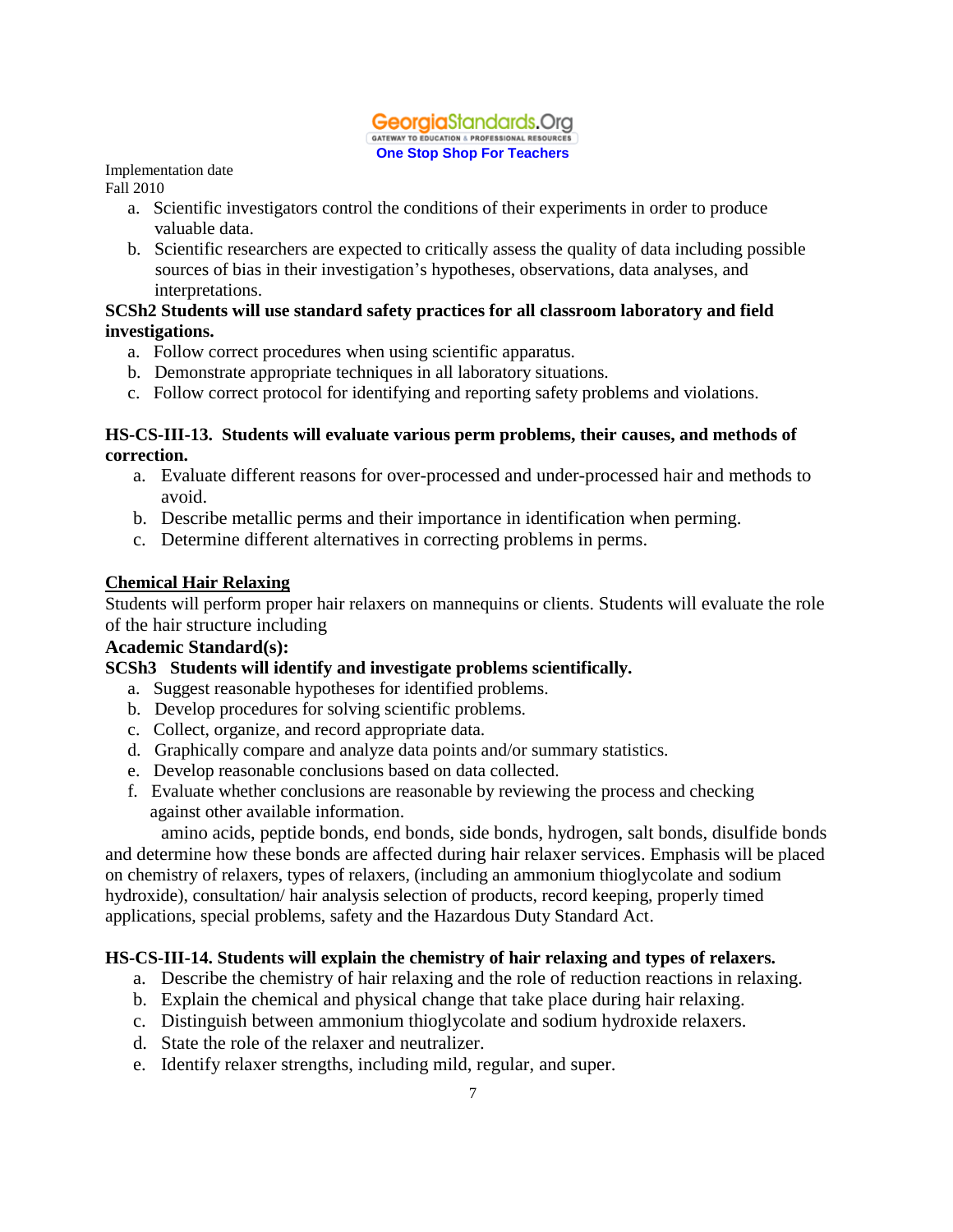

#### **Academic Standard(s):**

#### **SC5 Students will understand that the rate at which a chemical reaction occurs can be affected by changing concentration, temperature, or pressure and the addition of a catalyst.**

- a. Demonstrate the effects of changing concentration, temperature, and pressure on chemical reactions.
- b. Investigate the effects of a catalyst on chemical reactions and apply it to everyday examples.

#### **HS-CS -III-15. Students will be able to perform client consultations for hair relaxer services including hair analysis and correct product selection.**

- a. Perform client consultations for hair relaxer service including hair texture, porosity, elasticity, density, direction of hair growth, and general hair condition.
- b. Determine the type of relaxer (thio, hydroxide, etc.) including mild, regular, or super for each client consultation.
- c. Record information from consultation, product selection, and results on client record cards.

## **HS-CS-III-16. Students will demonstrate timed relaxer applications using mannequins or clients. Applications performed will include virgin relaxer and retouch relaxers. Students will evaluate special problems that could occur while relaxing hair.**

- a. Demonstrate timed virgin and retouch relaxers.
- b. Record information from relaxer services on client record card.
- c. Evaluate special problems' area of concern in hair relaxers and assess methods of corrections.

#### **HS-CS-III-17. Students will perform hair relaxer services using proper safety, infection control, and Hazardous Duty Standards Act in all procedures.**

- a. Describe safety standards and precautions when performing hair relaxer services.
- b. Perform hair relaxer services using safety procedures and infection control guidelines.

#### **Academic Standard(s):**

#### **SCSh2 Students will use standard safety practices for all classroom laboratory and field investigations.**

- a. Follow correct procedures for use of scientific apparatus.
- b. Demonstrate appropriate techniques in all laboratory situations.
- c. Follow correct protocol for identifying and reporting safety problems and violations.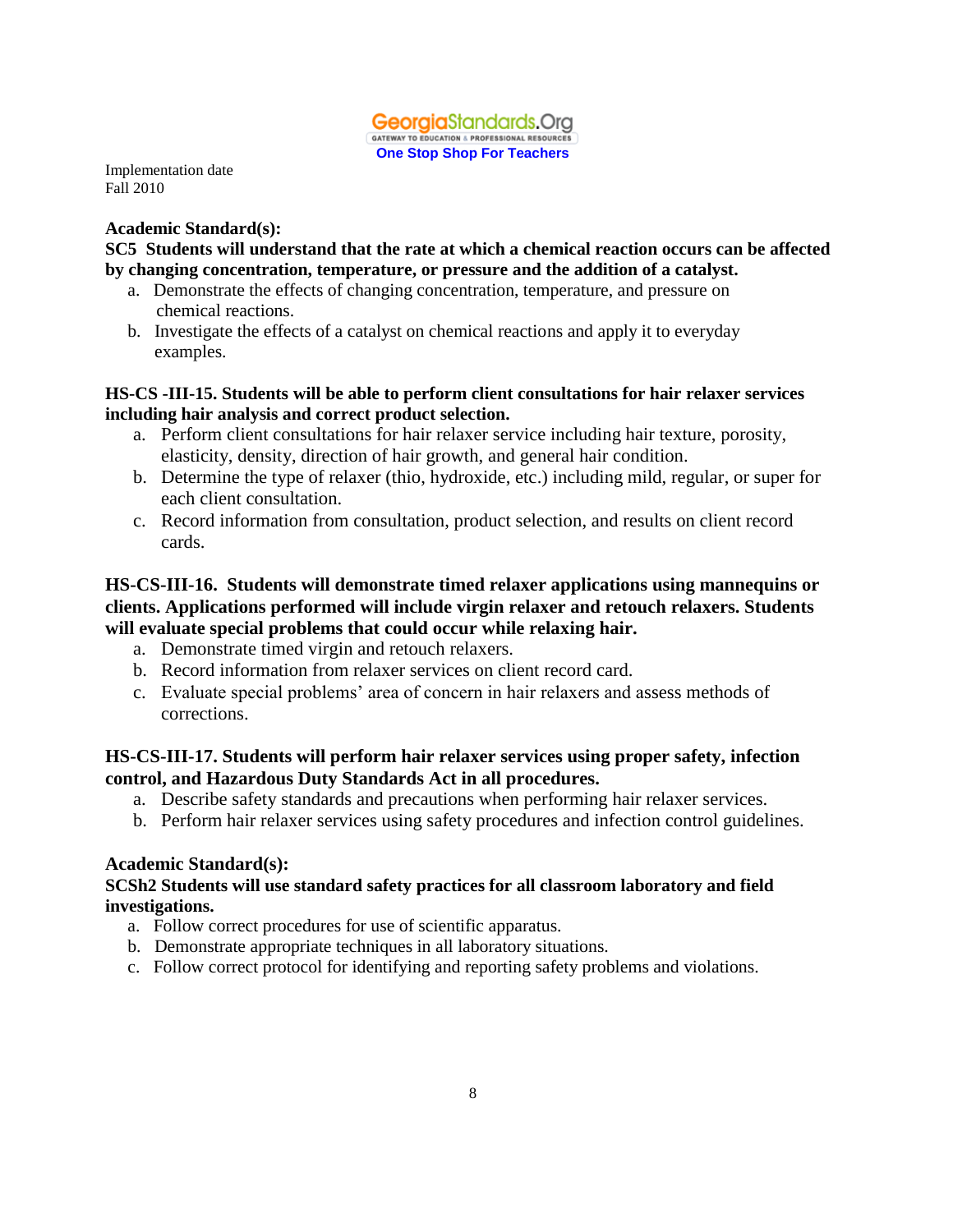

Implementation date Fall 2010 **Academic Foundations** 

**HS-IHS-1: Students will demonstrate knowledge and understanding of the academic subject matter required for proficiency within their area. Academic Standards are integrated throughout the standard.**

# **Reading Across the Curriculum**

#### **Reading Standard Comment**

After the elementary years, students engage in reading for learning. This process sweeps across all disciplinary domains, extending even to the area of personal they experience text in all genres and modes of discourse. In the study of various disciplines of learning (language arts, mathematics, science, social studies), students must learn through reading the communities of discourse of each of those disciplines. Each subject has its own specific vocabulary, and for students to excel in all subjects, they must learn the specific vocabulary of those subject areas in context.

Beginning with the middle grades years, students begin to self-select reading materials based on personal interests established through classroom learning. Students become curious about science, mathematics, history, and literature as they form contexts for those subjects related to their personal and classroom experiences. As students explore academic areas through reading, they develop favorite subjects and become confident in their verbal discourse about those subjects.

Reading across curriculum content develops both academic and personal interests in students. As students read, they develop both content and contextual vocabulary. They also build good habits for reading, researching, and learning. The Reading Across the Curriculum standard focuses on the academic and personal skills students acquire as they read in all areas of learning.

Students will enhance reading in all curriculum areas by:

- a. Reading in all curriculum areas
	- Read a minimum of 25 grade-level appropriate books per year from a  $\bullet$ variety of subject disciplines and participate in discussions related to curricular learning in all areas.
	- Read both informational and fictional texts in a variety of genres and  $\bullet$ modes of discourse.
	- Read technical texts related to various subject areas.
- b. Discussing books
	- Discuss messages and themes from books in all subject areas.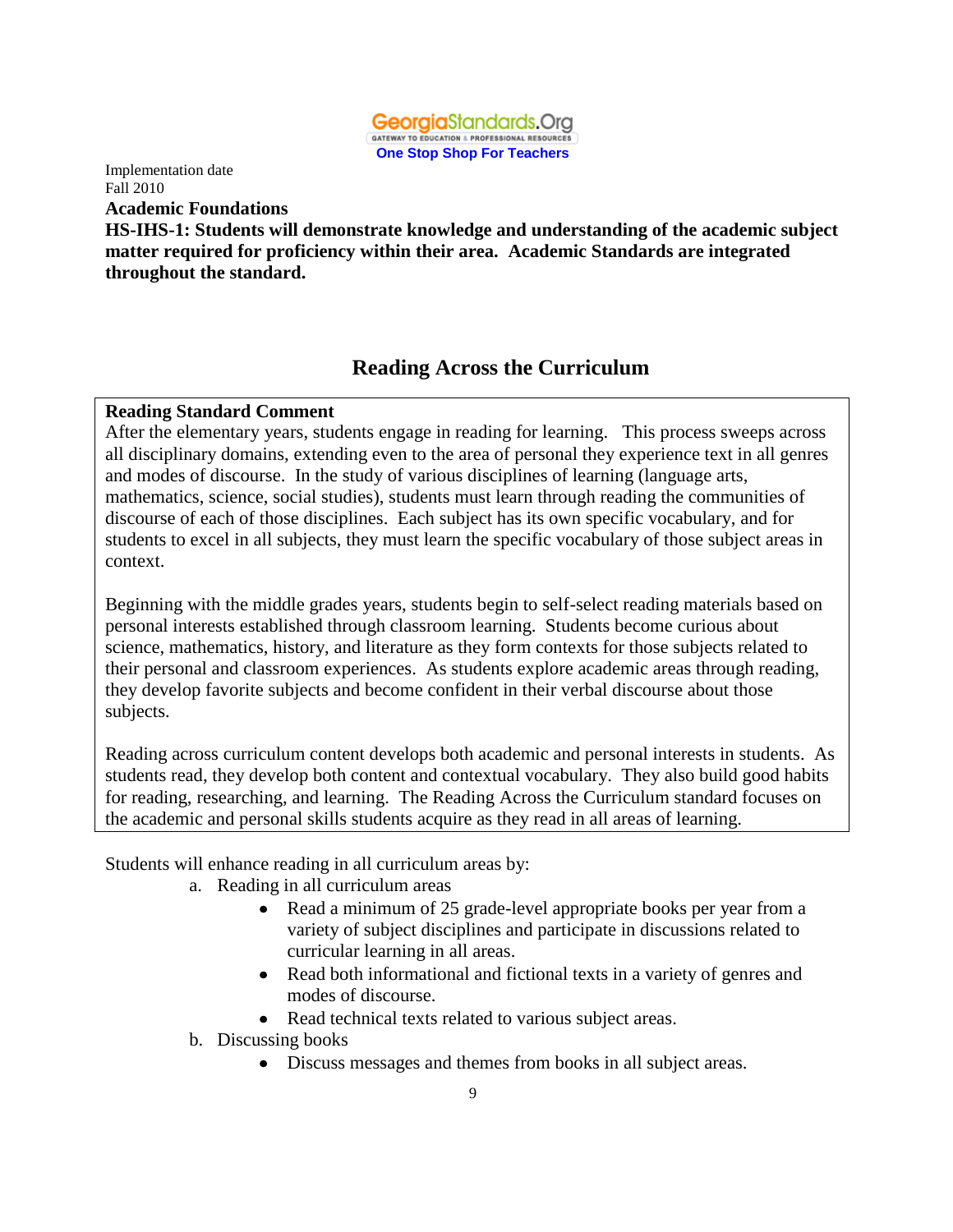

- Respond to a variety of texts in multiple modes of discourse.  $\bullet$
- Relate messages and themes from one subject area to messages and  $\bullet$ themes in another area.
- Evaluate the merit of texts in every subject discipline.
- Examine author's purpose in writing.
- Recognize the features of disciplinary texts.
- c. Building vocabulary knowledge
	- $\bullet$ Demonstrate an understanding of contextual vocabulary in various subjects.
	- Use content vocabulary in writing and speaking.  $\bullet$
	- Explore understanding of new words found in subject area texts.
- d. Establishing context
	- Explore life experiences related to subject area content.  $\bullet$
	- Discuss in both writing and speaking how certain words are subject area related.
	- $\bullet$ Determine strategies for finding content and contextual meaning for unknown words.

#### **CTAE Foundation Skills**

The Foundation Skills for Career, Technical and Agricultural Education (CTAE) are critical competencies that students pursuing any career pathway should exhibit to be successful. As core standards for all career pathways in all program concentrations, these skills link career, technical and agricultural education to the state's academic performance standards.

The CTAE Foundation Skills are aligned to the foundation of the U. S. Department of Education's 16 Career Clusters. Endorsed by the National Career Technical Education Foundation (NCTEF) and the National Association of State Directors of Career Technical Education Consortium (NASDCTEc), the foundation skills were developed from an analysis of all pathways in the sixteen occupational areas. These standards were identified and validated by a national advisory group of employers, secondary and postsecondary educators, labor associations, and other stakeholders. The Knowledge and Skills provide learners a broad foundation for managing lifelong learning and career transitions in a rapidly changing economy.

**CTAE-FS-1 Technical Skills:** Learners achieve technical content skills necessary to pursue the full range of careers for all pathways in the program concentration.

**CTAE-FS-2 Academic Foundations:** Learners achieve state academic standards at or above grade level.